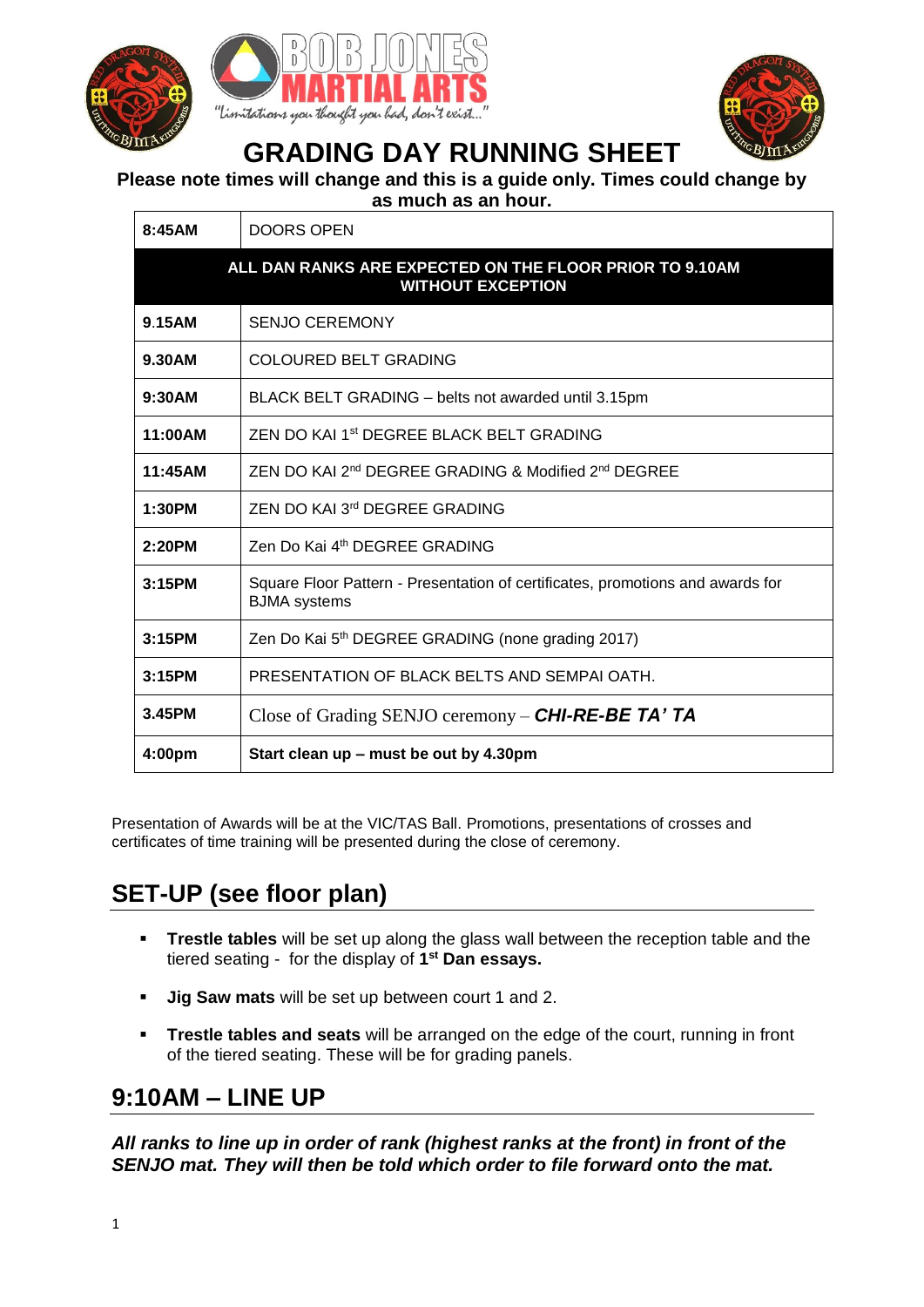# **SENJO CEREMONY**



# **- IMPORTANT -**

**ALL 4TH DEGREES & ABOVE – MUST DRESS IN WHITE BJMA PATCHED UNIFORMS**

2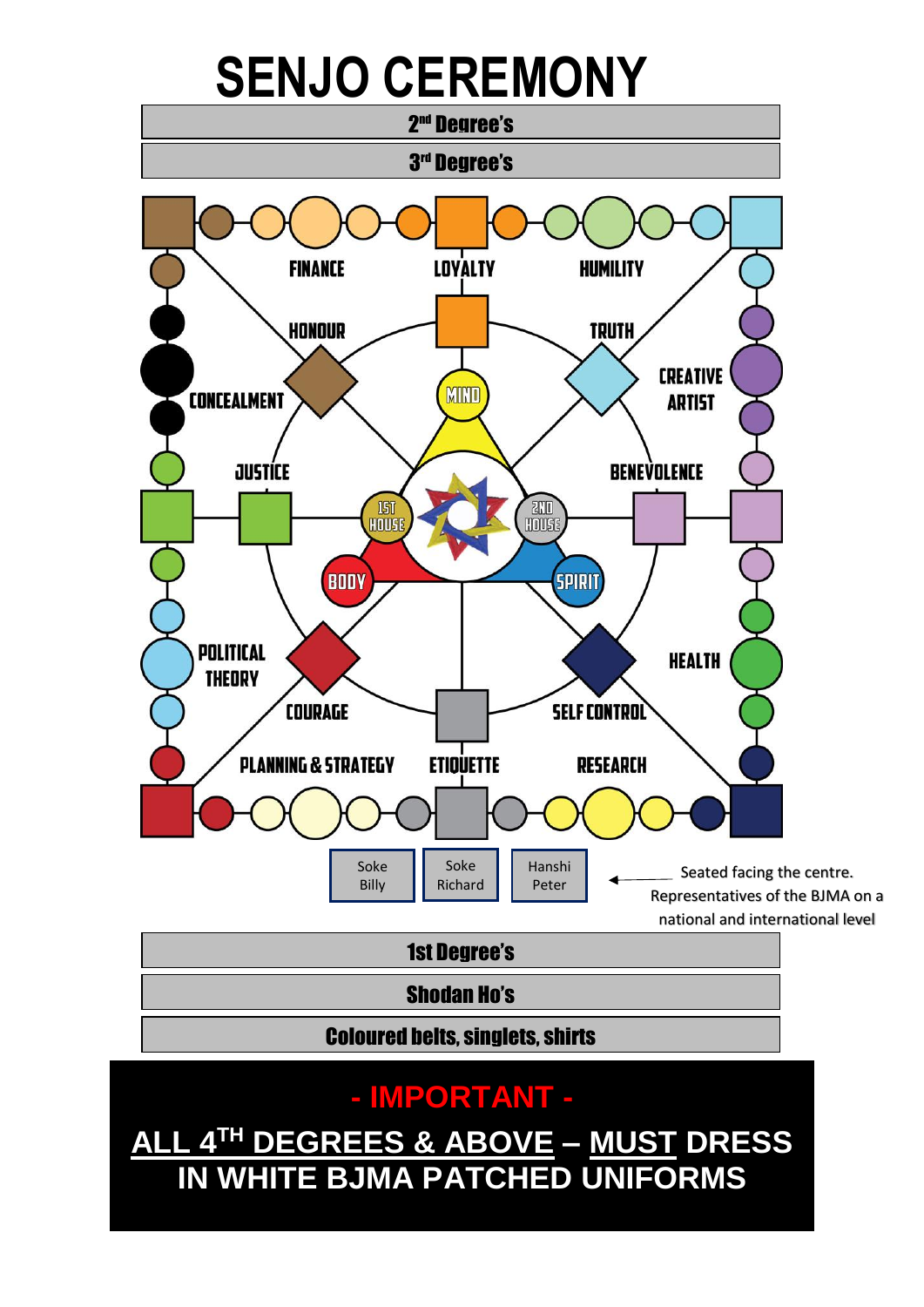## **"SENJO CEREMONY" PROCEDURE**

# **(all ranks from white belt to 9 th Dan are included in SENJO) You must be in uniform (ZDK, Thai, AEK, Krav, EPC, TM)**

- 1. **Coloured belts, Shodan Ho's 1st Dans, 2nd Dans, 3rd Dans** to be in position either end of the SENJO mat.
- 2. **All white Gi's (4th Dan and above)** to be assembled in rank order 5 meters off the Benevolence side of the mat.
- 3. **Special Guests (8th & 9th Dan's)** to be seated in front of the mat.
- 4. **Matthew Ball –** will take the position of gate keeper and announce-

#### *"The SENJO CEREMONY is now open"*

*"The representatives of Ishoa the gate is open"-* the first 8 highest ranks will enter along the centre line, when they reach the bottom of the circle they will move in an anti-clock wise direction filling each space. The person standing on the center line will move the left and turn 90degrees to the right.

*"The representatives of Bushido the gate is open" –* All members 4th Dan and above will now enter the mat on the centre line and will move along the square in an anti-clockwise direction. Please fill the space as evenly as possible, ignoring the marked spaces if necessary. (15 people will fill every third space, 32 people will fill all major spots and sit between the smaller circles, 48 people will completely fill the square).

*"The representatives of Kyunin the gate is open"-* The three people forming the triangle will enter along the centre line and take their position. *(You will remain in a shoulder stance when "Seated Position" is called)*

*"Soke Billy Manne, SENJO is secure and the centre may enter"* Kyoshi Wickham, Kyoshi Kendal and Kyoshi Preston will enter along the centre line and take position in the centre circle.

*"Close the gate"* People on centre line in gate position will turn and face the centre.

*"Seated position"* **All Ranks will sit in a kneeling or cross legged position** (except triangle) **"Soke SENJO has formed and the gate is closed"**

#### **THE ACKNOWLEDGMEMNT POSTURES – hold the position until you here the command up.**

| <b>TRIANGLE</b>      | From shoulder stance Step back to a horse stance with right leg- (hands in open<br>posture and held low) acknowledge by a tilt of the head.               |
|----------------------|-----------------------------------------------------------------------------------------------------------------------------------------------------------|
| <b>CIRCLE</b>        | All acknowledgements – raise up on to left foot with right knee on the floor (hands<br>in open posture and held low) acknowledge with a tilt of the head. |
| <b>SQUARE</b>        | All acknowledgments – from kneeling position (hands to floor – back arched –chin<br>up, eyes forward)                                                     |
| <b>EVERYONE ELSE</b> | All acknowledge – from kneeling position (hands to floor – back arched –chin up,<br>eyes forward)                                                         |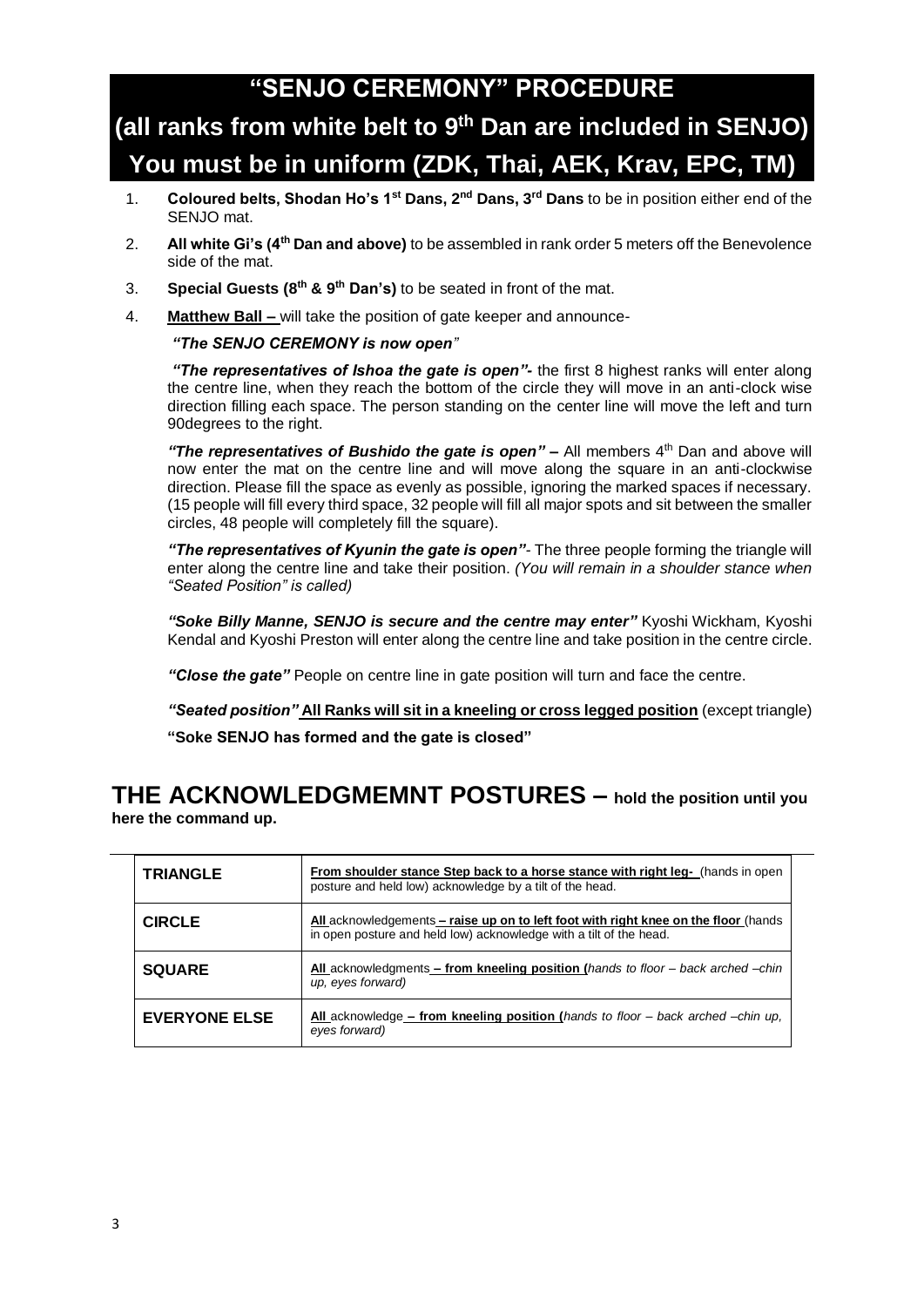## **THE ACKNOWLEDGMENT "COMMANDS"**

- 1. **Nigel Kendal –** *"Eyes closed for mediation"* **(1 minute)** *"Open Eyes"*
- 2. **Nigel Kendal** *"BJMA – All Styles \_"* **5 seconds** *"UP"*
- 3. **Nigel Kendal** *"Founder Bob Jones –"* **3 seconds** *"UP"*
- 4. **Nigel Kendal** *"Soke Billy Manne, Soke Richard Norton, Hanshi Peter- "* **3 seconds** *"UP"*
- 5. **Matthew WIckham** "*Nigel Kendall Probationary 8th Degree –"* **3 seconds** *"UP"*
- 6. **Hamish Preston** *"Matthew Wickham 7th Degree –"* **3 seconds** *"UP"*
- *7.* **Matthew Ball** *"Hamish Preston 7th Degree –"* **3 seconds** *"UP"*
- 8. **Matthew Ball** *"Senjo Ceremony –"* **5 seconds** *"UP"*
- 9. **Matthew Ball -** *"Open the gates" –*people on the etiquette line will move to the left and turn 90 degrees to their right*,*
- 10. **Matthew Ball -** *"SENJO welcomes Kyoshi Billy Manne, to perform the call to victory"* Kyoshi Billy will stand behind Kyoshi Nigel and in front of the top point of the triangle (mind).
- 11. **Matthew Ball** "*Close the gates*" people on the etiquette line will move back to their position

### **CALL TO VICTORY** *CHI-RE-BE TA' TA' - HURRA, HURRA, HURRA*

#### **KYOSHI BILLY MANNE**

Will enter the centre of the square and begin the day with the *CALL TO VICTORY*.

All members on the floor (except those in the centre of the circle) will step back with their right leg into a horse stance at 45 degrees.

They will place their hands on their thighs grounding their body and projecting their spirit forward. When making the call you will slap your torso in time to the call.

#### **CHANT as follows**

**Soke Billy** – *"Everyone in Shoulder stance",*- all people taking part in SENJO – including coloured belts will stand in shoulder stance

**Soke Billy** – *"Half Dragon Stance",*- all people taking part in SENJO – including coloured belts will stand in Horse stance

**Soke Billy** – will call – "*CHI-RE-BE TA' TA'"*

*EVERYONE - "HURRA, HURRA, HURRA" they will reply with all the gusto they can muster (whilst slapping their torso)* 

**Soke Billy** "*CHI-RE-BE TA' TA'"*

*EVERYONE - "HURRA, HURRA, HURRA" they will reply with all the gusto they can muster (whilst slapping their torso)*

**Soke Billy** "*CHI-RE-BE TA' TA'"*

*EVERYONE - "HURRA, HURRA, HURRA" they will reply with all the gusto they can muster (whilst slapping their torso)*

*Wait 30 seconds*

**Soke Billy** – *"Shoulder stance",* Kyoshi Billy will then return to his seat.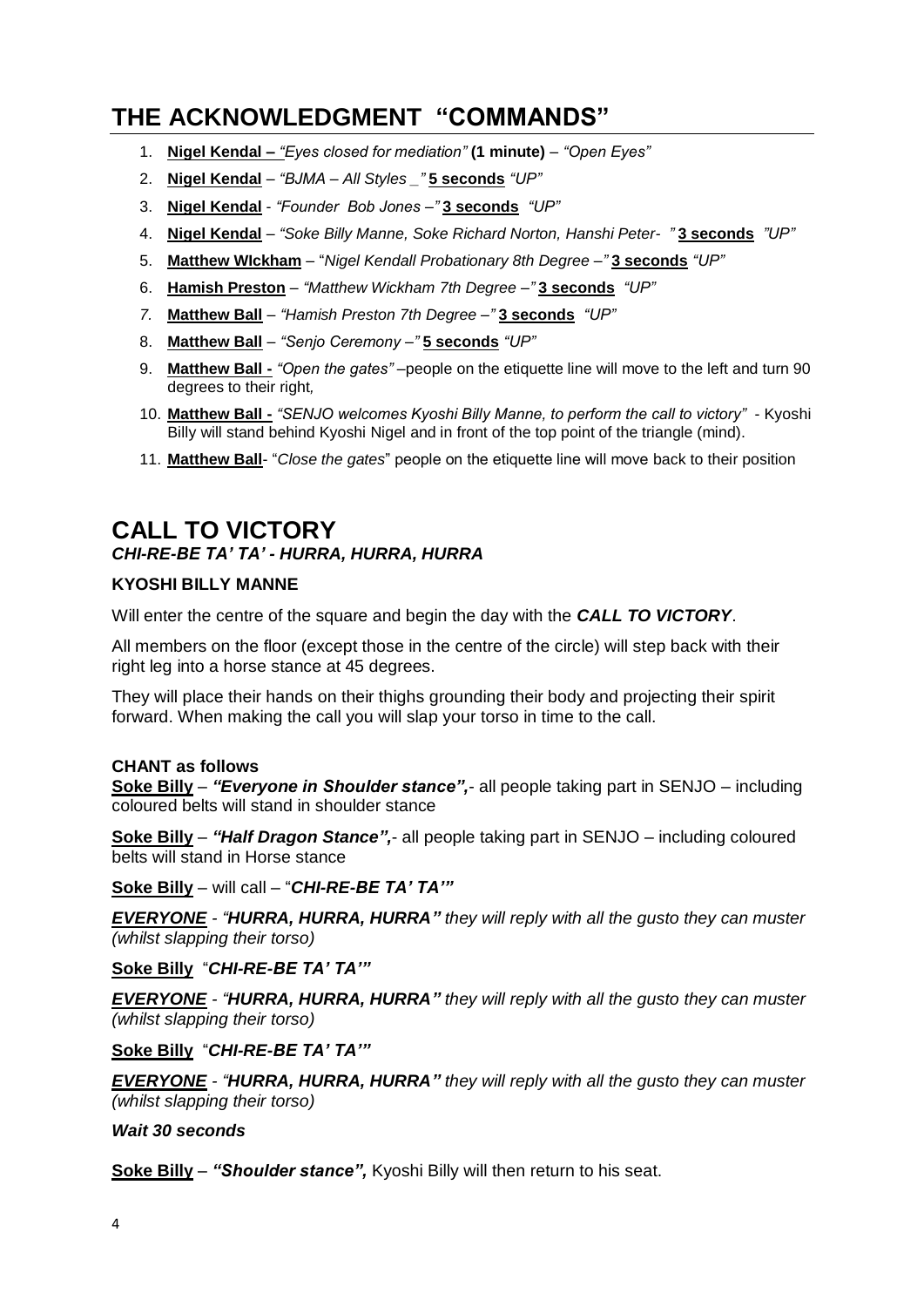**Matthew Ball**- *"Open the gates"* people on the etiquette line will move to the left and turn 90 degrees to their right

**Matthew Ball**- *"Thank you Soke."* Soke Billy will leave the floor.

#### **SENJO CEREMONY completion**

*When you leave the SENJO mat please move to the back of the black belts.*

#### **KYOSHI Matthew Ball** announcing

1. *"Kyoshi Kendall, the gates are open"* – the centre will leave via the centre line in same order as they entered.

2. *"Representitves of Kyunin, the gates are open"* - The Triangle will leave via the centre line in same order the entered.

3. *"Representatives of Ishoa, the gates are open"* – The Circle will depart along the centre line in a clockwise direction (last on – first off)

4. *"Representatives of Bushido, the gates are open"*- The Square will depart along the centre line in a clockwise direction (last on – first off)

5. Facing the seated representatives *"Soke's and Hanshi, the Senjo ceremony is closed. All members may leave the floor and prepare for grading"* – all other ranks will bow and move off.

## FULL DAY SCHEDULE ON THE FOLLOWING PAGE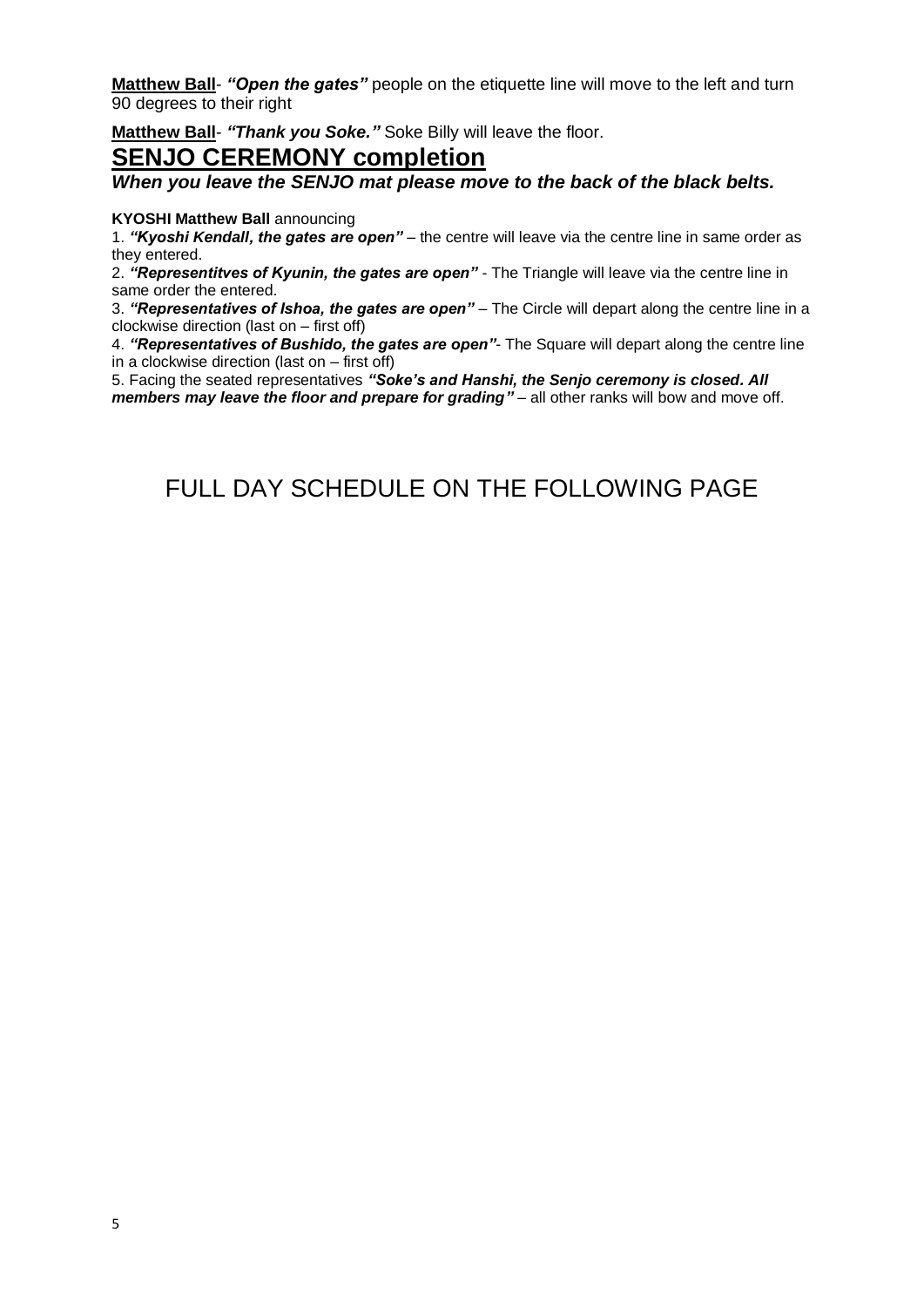# **GRADING DAY SCHEDULE**

| 9.30AM  | <b>COLOURED BELT GRADING - Kyoshi TONY DI IORIO</b>                                                                                                                                        |
|---------|--------------------------------------------------------------------------------------------------------------------------------------------------------------------------------------------|
|         | Kyoshi Tony Di Iorio chanting this grading.                                                                                                                                                |
|         | 1 <sup>st</sup> Dan's are required to sit at the graders table.<br>This grading will take place in the 3 <sup>rd</sup> of the court furthest from the entry, facing the<br>tiered seating. |
|         | As each rank finishes they will be asked to sit to the side but not leave the grading<br>floor. When all coloured belts are finished they will be presented their belts as a group.        |
| 9.30AM  | Shodan-Ho's attempting Shodan will be requested to go and prepare for their grading                                                                                                        |
| 9.30AM  | <b>SHODAN HO GRADING - Kyoshi MIKE QUIN</b>                                                                                                                                                |
|         | Kyoshi Mike Quin chanting this grading.                                                                                                                                                    |
|         | $2nd$ Dan's are required to sit at the graders table. This grading will take place in the<br>2/3rds of the court closest to the glass, facing towards the tiered seating.                  |
| 10.40AM | This grading will finish and certificates will be presented.<br>Comments to be kept to a minimum and a very short speech by Kyoshi Quin.                                                   |
|         | BELTS WILL NOT BE PRESENTED AT THIS TIME                                                                                                                                                   |
| 10.45AM | People preparing for 2 <sup>nd</sup> Dan are to go to the practice court.                                                                                                                  |
| 11.00AM | <b>SHODAN GRADING - Kyoshi SAM CADARCI</b>                                                                                                                                                 |
|         | 3rd Dan's not grading are required to sit at the graders table.                                                                                                                            |
|         | All other students in uniform will be asked to sit around the edge of the grading floor.                                                                                                   |
|         | No formal seating arrangement.                                                                                                                                                             |
| 11.25AM | One to three speeches will read by students over the PA system.                                                                                                                            |
| 11.35AM | Certificates will be presented with limited comments                                                                                                                                       |
|         | Kyoshi Cadarci will make a short speech.                                                                                                                                                   |
| 11.45AM | 2ND DAN GRADING – Kvoshi JOHN RIZZO                                                                                                                                                        |
|         | Modified 2 <sup>nd</sup> Dan Grading - Kyoshi TONY DI IORIO                                                                                                                                |
|         | $4th$ Dan's and $5th$ Dan's will be asked to sit at the graders table for the $2nd$ Dan grading.                                                                                           |
|         | Assistants will sit on the matted area (back to the far wall).                                                                                                                             |
|         | 2 <sup>nd</sup> Dan assistants will move equipment to the side of the grading floor furthest from the<br>glass entry wall.                                                                 |
| 11.45AM | People preparing for 3rd Dan are to go to the practice court.                                                                                                                              |
| 1.15PM  | Grading completed - certificates handed out - short speech by Kyoshi Rizzo and<br>Kyoshi Di Iorio.                                                                                         |
|         | Jig-saw mats to be set up - Peter Smedley to co-ordinate                                                                                                                                   |
| 1.30PM  | 3RD DAN GRADING – KYOSHI HAMISH PRESTON                                                                                                                                                    |
|         | 5 <sup>th</sup> Dan's will be asked to sit at the graders table for the 3 <sup>rd</sup> dan grading.                                                                                       |
|         | Assistants will sit 2 meters behind the matted area (off the mats / facing the grading<br>panel).                                                                                          |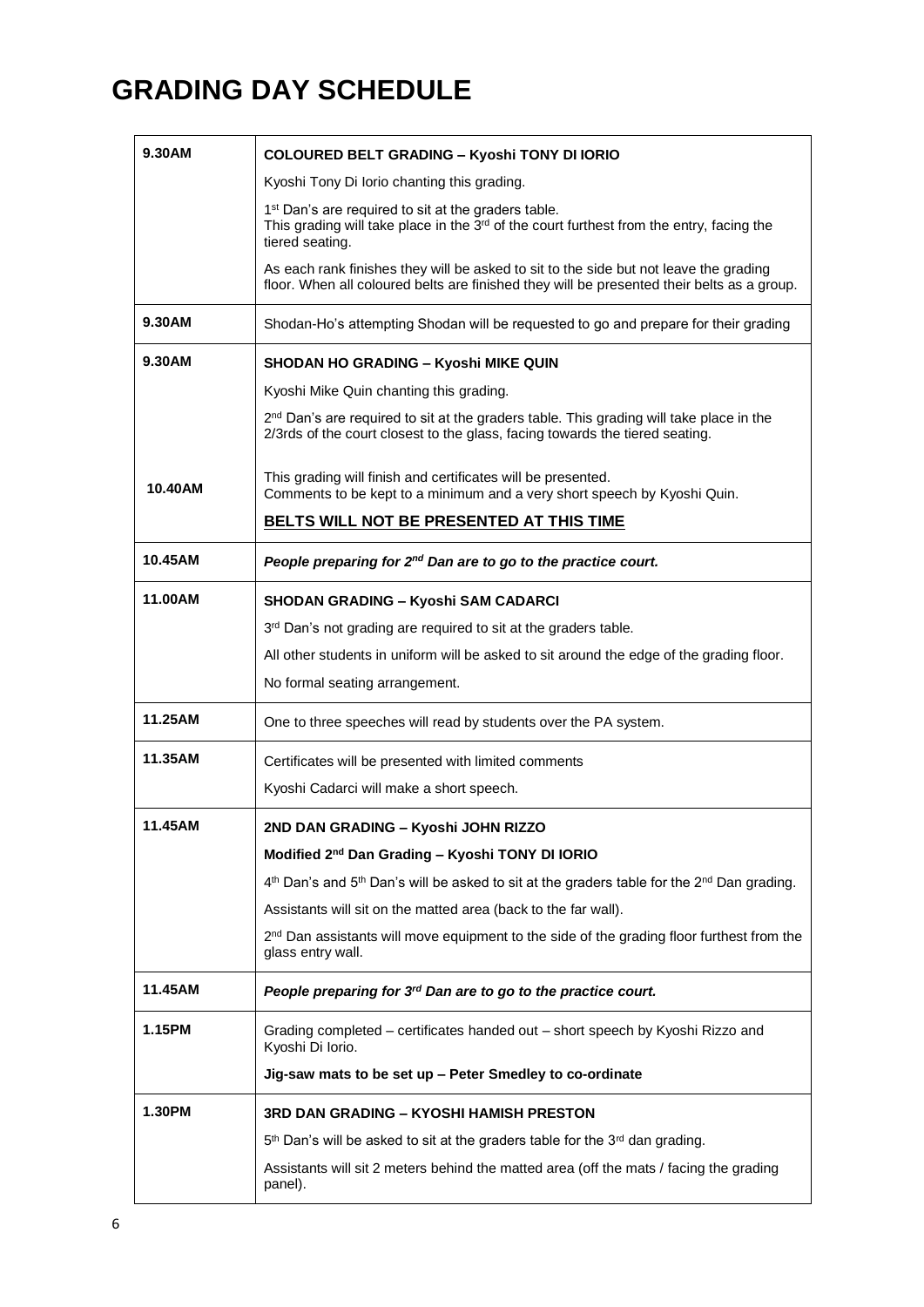|        | All other students in uniform will be asked to sit around the edge of the grading floor.<br>No formal seating arrangement.                                                                                                                                                         |
|--------|------------------------------------------------------------------------------------------------------------------------------------------------------------------------------------------------------------------------------------------------------------------------------------|
| 2.20PM | Grading completed - certificates handed out - short speech by Kyoshi Preston                                                                                                                                                                                                       |
| 2.20PM | 4TH DAN GRADING – KYOSHI Matthew Wickham                                                                                                                                                                                                                                           |
| 3.00PM | Grading completed - certificates handed out - short speech by Kyoshi Matt & Kyoshi<br>Marc Tousaint                                                                                                                                                                                |
| 3.15PM | M.C. – will announce that all students are to move in to the Square formation"                                                                                                                                                                                                     |
|        | "SENJO FORMATION" - 5TH DAN'S TO TAKE CONTROL                                                                                                                                                                                                                                      |
|        | Coloured belts will sit in front of tiered seating area, Lowest ranks closest to seats with<br>each rank forming another line moving toward the centre of the room.                                                                                                                |
|        | Black Belts will sit 1 meters in front of the coloured belts                                                                                                                                                                                                                       |
|        | 2 <sup>nd</sup> Degree's will sit behind the 4 <sup>th</sup> Degrees                                                                                                                                                                                                               |
|        | 3rd Degree's will sit behind the 5 <sup>th</sup> Degrees                                                                                                                                                                                                                           |
|        | 4 <sup>th</sup> Degree's will sit, spaced evenly, along the left hand side (if viewed from the grading<br>panel) of the square (backs to the stand) on the court base line.                                                                                                        |
|        | 5 <sup>th</sup> Degree's will sit, spaced evenly, along the right hand side (if viewed from the<br>grading panel) of the square (backs to the stand) on the court base line.                                                                                                       |
|        | $7th$ & 6 <sup>th</sup> Degrees will sit along the top edge of the square (furthest from tiered seating)                                                                                                                                                                           |
|        | 8 <sup>th</sup> Degrees will stand in front of the 7 <sup>th</sup> and 6 <sup>th</sup> degrees                                                                                                                                                                                     |
|        | The new Shodan-Ho's and the Shodan's will sit in the centre of the square                                                                                                                                                                                                          |
|        | Shodan-Ho's to the front and Shodan's behind them                                                                                                                                                                                                                                  |
| 3.20PM | Presentation of Black Belt will be presented by Kyoshi MIKE QUINN.                                                                                                                                                                                                                 |
|        | The Shodan-Ho's will then be asked to move back and the Shodan's to come forward.                                                                                                                                                                                                  |
| 3.25PM | The Sempai Oath will then be read - this will be lead by the M.C. EVERYONE<br>ABOVE 1st Degree MUST RECITE THE OATH                                                                                                                                                                |
| 3.30PM | <b>PRESENTATIONS - ALL BJMA STYLES</b>                                                                                                                                                                                                                                             |
|        | Certificates of time served, crosses and titles.                                                                                                                                                                                                                                   |
|        | Presentation of promotions to selected students (Ho ranks and other styles)                                                                                                                                                                                                        |
|        | M.C. to announce all promotions and certificates with Soke Billy presenting the award.                                                                                                                                                                                             |
| 3.45PM | Set Up SENJO mat. (4 <sup>th</sup> Dans to co-ordinate) People to fill the positions as per<br>the opening ceremony. This will be done with one call of "SENJO is open -<br>please move forward" (Matt Ball will call). People will enter the mat from all side<br>simultaneously. |
|        | The centre line "Kyoshi's Nigel K, Matt W and Hamish P" will stand beside the<br>triangle points. Soke Billy will take position in the centre of the Senjo                                                                                                                         |
|        | SOKE BILLY MANNE - Final announcement and closing                                                                                                                                                                                                                                  |
|        | Soke Billy "Will touch on the highlights of the day and the future outlook for Zen Do<br>Kai".                                                                                                                                                                                     |
|        | Soke Billy "Soke Bob Jones" everyone to acknowledge with a small nod of the head                                                                                                                                                                                                   |
|        | Soke Billy "Zen Do Kai" everyone to acknowledge with a small nod of the head.                                                                                                                                                                                                      |